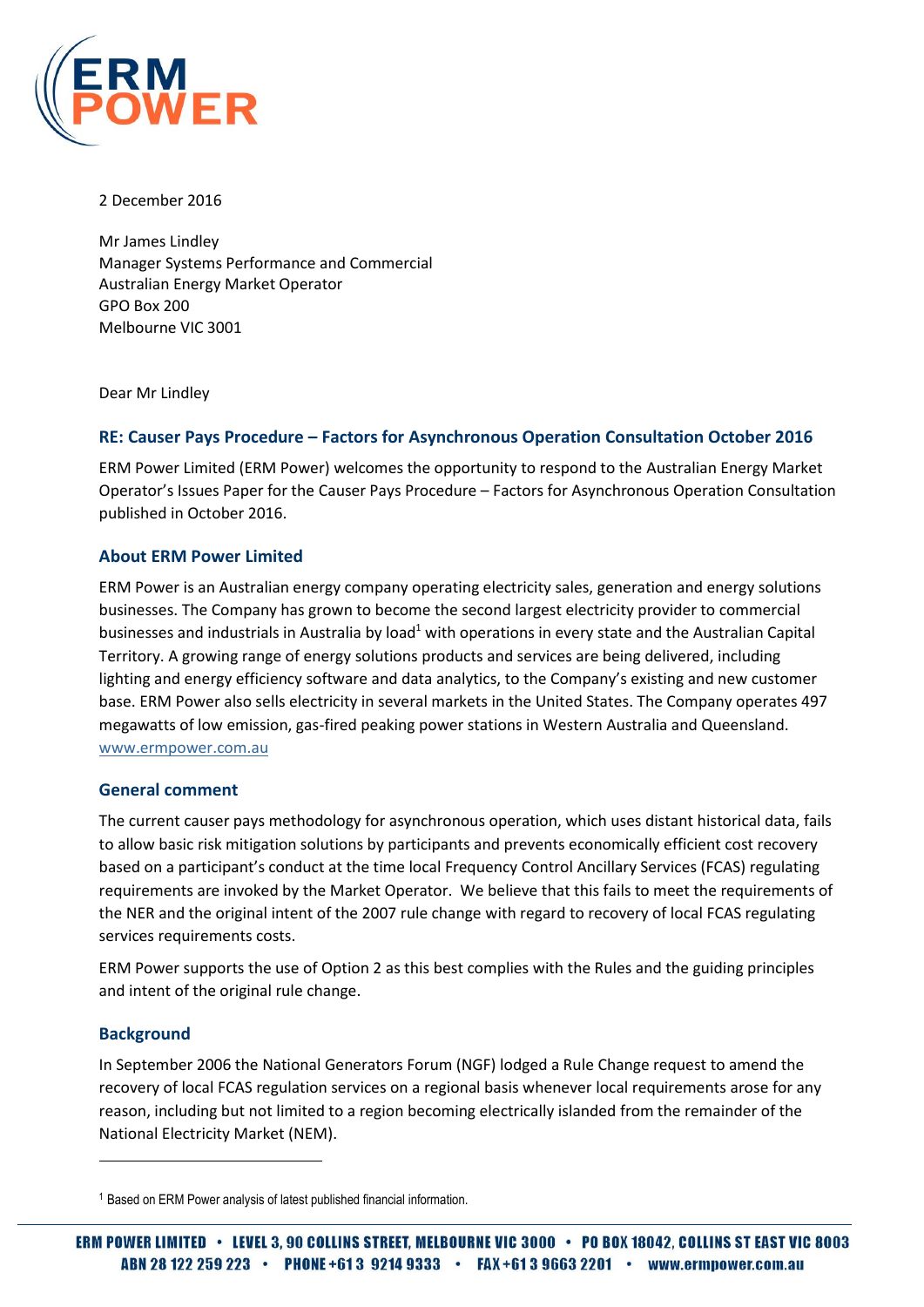

At the time the intent was to mirror the existing recovery methodology for local FCAS contingency services. The recovery of local FCAS regulation services were at that time based on global recovery across all regions, which was resulting in inefficient Market outcomes.

During the consultation process, the National Electricity Market Management Company (NEMMCo) who was the Market Operator at the time, fully supported the intent of this rule change but noted that:

*NEMMCo has formed the view that it is not practical to determine the factors for sets of regions in advance, because there are so many possible combinations of regions, many of which are unlikely to be required. It is far more practical to determine the regional contributions as and when required during the settlement calculation process. The Rules should reflect that any required regional contribution factors are calculated using current trading interval values of customer energy.<sup>i</sup>*

Further to this, in meetings with the Australian Energy Market Commission (AEMC) and the NGF, as the rule change proponent, NEMMCo indicated that it was their current view that localised FCAS regulating services would only be required whenever a region(s) was islanded from the remainder of the NEM, or Basslink, which entered service in late December 2006, was unable to transfer FCAS services from the mainland to Tasmania. At that time, NEMMCo considered that local FCAS regulating services would not be required for any other purpose.

The NGF as the rule change proponent agreed to adopt NEMMCo's proposal to determine the regional contibutions *as and when required* during the settlement calculation process with the calculation based on the trading interval values that applied at the time of a local FCAS regulation services requirement being implemented by NEMMCo for any reason, in any region or combination of regions.

Currently however, as observed in South Australia, as the generation mix alters within a region(s) to a lower proportion of synchronous generation, it can be expected that local FCAS regulating services requirements may be imposed by AEMO at any time, including when a region(s) remains electrically synchronised to the remainder of the NEM.

It is clear that the current AEMO methodology for the recovery of local FCAS regulating services requires significant review in light of this change in AEMO's policy for the implementation of local FCAS regulating services for other than a region being electrically islanded or Basslink being unable to transfer FCAS from the mainland. This is to ensure that the methodology meets the intent of the original rule change to determine cost recovery based on a participant's conduct at the time a local regulating FCAS requirement is invoked and to calculate the regional contributions *as and when required* during the settlement calculation process with the contribution factors calculated using current trading interval values.

# **Requirements of Clause 3.15.6 (j)(2)**

It is also worth considering why the rule change included the requirements of Clause 3.15.6 (j)(2) of the National Electricity Rules (NER) and why the word *asynchronous* was included in that Clause. At the time of the original rule change, the existing participant derogation for the regional recovery of FCAS regulation services in Tasmania was due to expire on 31 December 2006, (later extended to 31 December 2008 by the ACCC). An additional intent of the rule change was to allow for regional recovery of local FCAS regulating services requirements under market conditions where Tasmania, (or possibly other regions in the future), remained electrically connected to the mainland but Basslink, or any other interconnector, is unable to transfer FCAS services.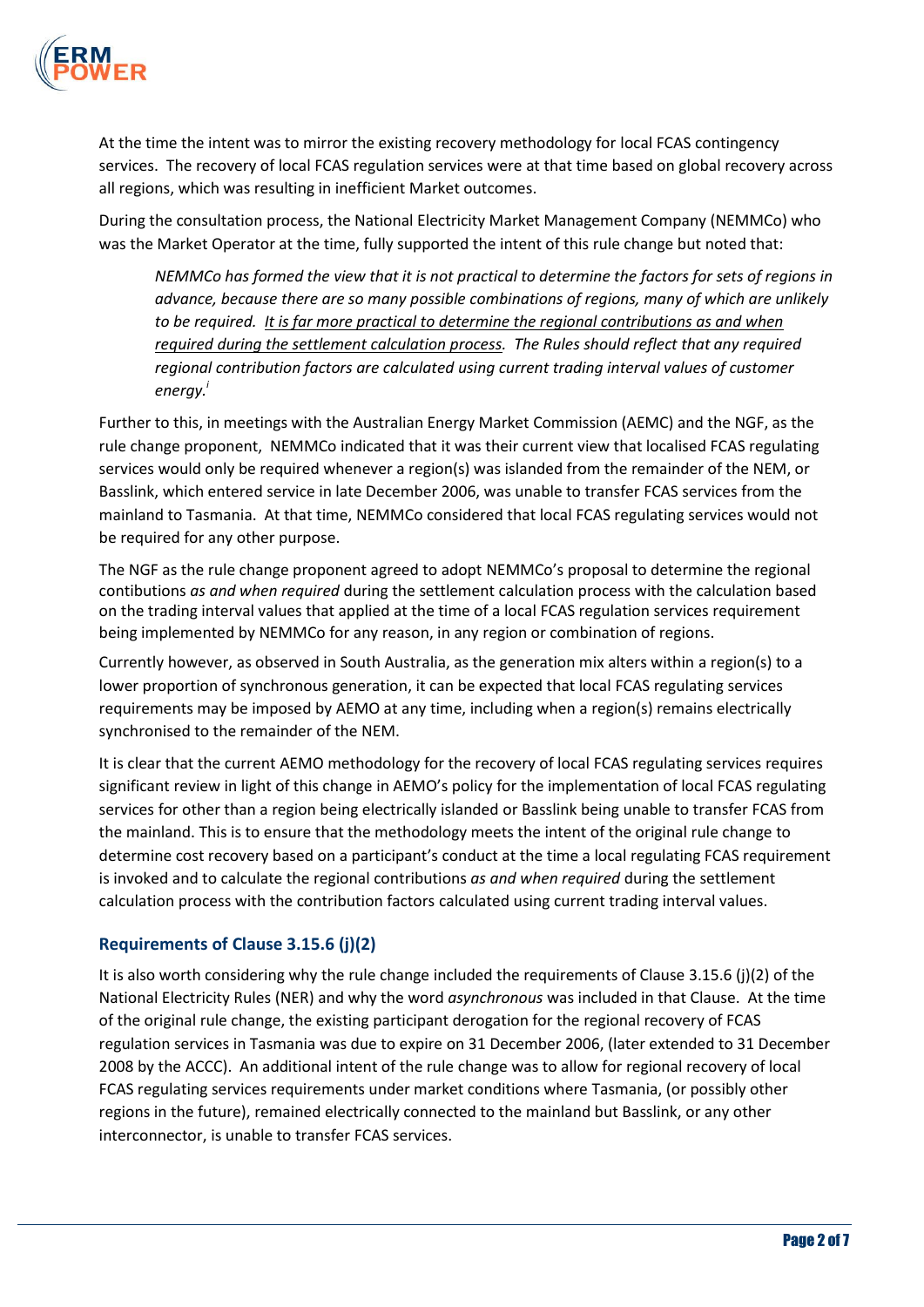

Combined with the assurances from NEMMCo that local FCAS regulation services requirements would only be invoked when a region(s) was electrically islanded and to cater for the expiry of the Tasmanian derogation, the AEMC considered that;

*Local market ancillary service requirements, or local FCAS requirements, are required in abnormal circumstances where only local market participants have the technical capability to provide FCAS. This is most often the case when a region becomes isolated – or "islanded" – due to planned and/or forced outages of transmission elements. A region that has become islanded can also be described as operating asynchronously from other regions within the NEM. ii*

It is also worth noting that the purpose for inclusion of Clause 3.15.6 (j)(2) in the NER was to place a positive obligation on NEMMCo to ensure that a local contribution factor was always calculated whenever a region(s) was determined to be operating *asynchronously.* This was to cater for the Tasmanian situation with Basslink and the impending expiry of the derogation for regional recovery of local Tasmainian FCAS regulating services requirements under some Basslink operation conditions or failure. It was not intended to imply that NEMMCo should not calculate a local contribution factor under other Market conditions where a local FCAS regulation services requirement had been invoked.

## **Risk Mitigation**

One of the key principles in guiding the 2007 rule change was that participants should be able to manage or mitigate their risk with regard to local FCAS regulating services costs. The AEMC accepted that one of the primary objevtives of the rule change proposal was;

*To implement a NEM-wide solution that enables the cost of local regulation FCAS requirements to be recovered from those markets participants who had both the capacity and the ability to*  mitigate their liability at the time the requirements were needed.<sup>'"</sup>

NEMMCo also also supported this at the time stating that:

*The costs from local contingency FCAS requirements are recovered regionally, on the basis that only local market participants are the beneficiaries of the local FCAS requirements, and only local*  market participants are able to influence the local FCAS price.<sup>iv</sup>

In assessing the merits of the rule change against the NEM Objective, the AEMC considered that:

*It likely that benefits will flow to the NEM from the Proposed Rule. Firstly, it will promote consistency in the way that the costs of FCAS services are recovered across the NEM and across different forms of FCAS. Currently, the Rules permit the costs of localised contingency FCAS requirements to be recovered from market participants on a regional basis. With the exception of Tasmania (due to the Derogation), the costs of localised regulation FCAS requirements are recovered from participants across the NEM with the effect that market participants may be required to contribute to costs incurred other than by reason of their conduct. The Commission has not been able to identify a sound operational or policy rationale for maintaining the divergence in the current approaches and therefore considers it is appropriate that the discrepancy be addressed. Further, the Commission considers that improving the correlation between the contribution of a market participant to frequency deviations and liability for the cost of localised regulation FCAS requirements will promote more effective and efficient use of the power system, and provide clearer investment signals to existing and potential market participants.<sup>v</sup>*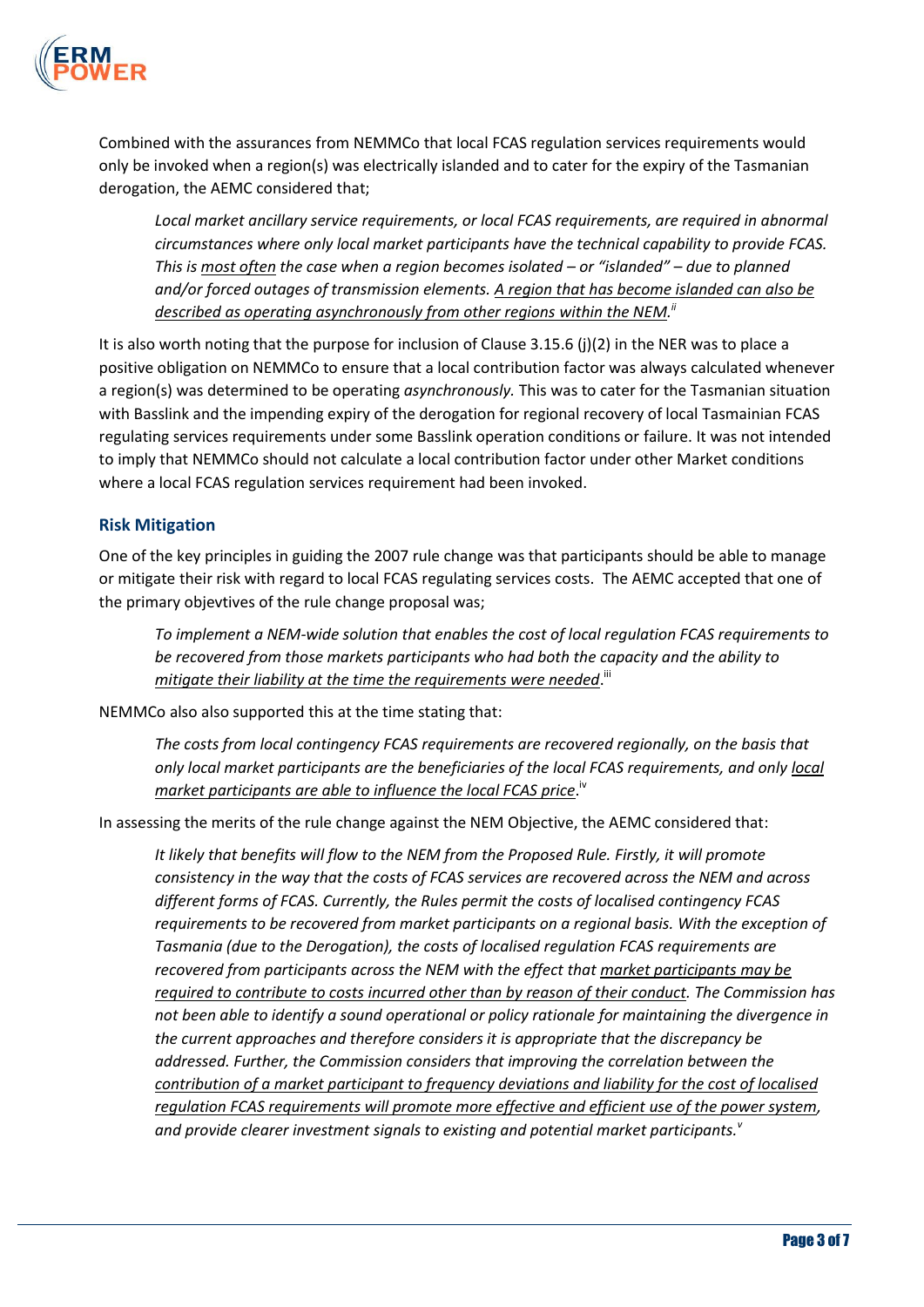

It is clear that the AEMC's view was that cost recovery for local FCAS regulating services requirements was to be on the basis of recovery from those market particpants who were the cause of the local requirement due to their conduct. It can also be inferred from the AEMC's considerations that where a participant's conduct is such that they do not contribute to the requirement for these services, then the participant should not be held liable for the costs of the service.

ERM Power believes that to meet the original principles and intent of the 2007 rule change any methodology must be based on the principle that the allocation of costs for the recovery of all local FCAS regulating services requirements must be based on the calculation of causer pays factors using the current trading interval values that apply at the time that the local FCAS regulating services requirements are invoked by the Market Operator. It is only through the use of the current trading interval values that particpants may implement efficient risk mitigation solutions.

Risk mitigations solutions could include but not be limited to:

- Rebidding to maintain a steady output using a digital bid structure and maintaining this steady output:
- Removing a generating unit or scheduled load from service;
- Offering additional volume into FCAS services; and,
- In the case of wind farms, using control systems to maintain a steady predetermined output in conjunction with rebidding to maintain a steady output using a digital bid structure.

The current methodology, which uses distant historical data, fails to allow basic risk mitigation solutions by participants and prevents economically efficient cost recovery based on a participant's conduct at the time local FCAS regulating requirements are invoked by the market Operator.

# **AEMO consultation proposed solutions**

AEMO has proposed three options as a solution to the recovery of local FCAS regulating services requirements costs.

**Option 1** - A process that reflects the methodology currently used to determine contribution factors for recovery of the costs of all local ancillary service requirements, as currently set out in AEMO's Efficient Dispatch and Localised Recovery of Regulation Services Business Specification.

**Option 2** - A process under which AEMO determines contribution factors for an asynchronous period ex post, based on individual unit performance during the asynchronous period itself. Those factors would be determined in the same way as they are during the historic reference period, to the extent possible in the circumstances. Under this option, Tasmania would be treated differently from other regions because it is permanently asynchronous.

**Option 3** - A process for substituting NEM-wide contribution factors with factors that use historical performance factors for appropriately metered facilities within the asynchronous region(s) only, and a recalculated residual factor.

Of the three options proposed, ERM Power believes only Option 2 complies with the Rules and the guiding principles and intent of the original rule change. It also fully aligns with the discussions during the rule change process between NEMMCo, the AEMC and the NGF (as the rule change proponent) in that cost recovery of all local FCAS regulation service requirements should be based on the conduct of the market participant at the time of the Market Operator invoking local FCAS regulation service requirements and that the most efficient and practical way of achieving this outcome would be to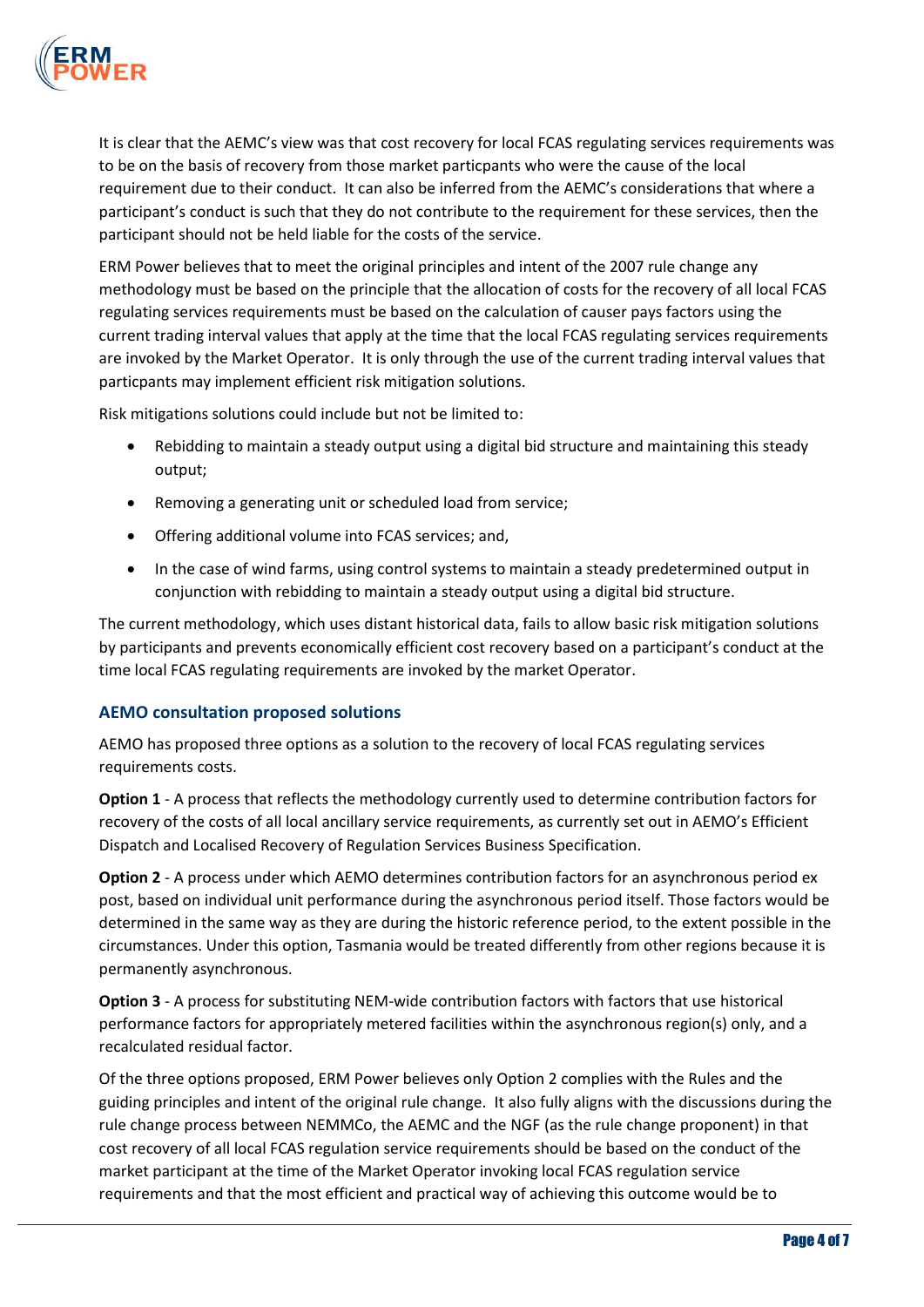

determine the regional contributions *as and when required* during the settlement calculation process calculated using current trading interval values. This was the methodology agreed between NEMMCo and the NGF during the rule change process and accepted by the AEMC.

Both Options 1 and 3 fail in this regard as both are based on the use of distant historical values and therefore fail to capture the actual conduct of a participant during the Dispatch or Trading Intervals when local FCAS regulation service requirements are invoked. These options also fail to allow a participant to implement risk mitigation solutions in real time.

In its Issues Paper, AEMO argues against Option 2 on the grounds that:

*It results in significant divergence between the treatment of local requirements for asynchronous operation and local requirements for other reasons, with no obvious rationale.*

ERM Power agrees with AEMO's view in that there is no obvious rationale for treating local requirements imposed for different causes differently and refers AEMO to the intent and guiding principles of the original rule change in that regional cost recovery of all local requirements should be based on the fact that a local requirement has been invoked regardless of the cause.

We also remind AEMO that the intent of Clause 3.15.6 (j)(2) in the NER was to place a positive obligation on the Market Operator to always ensure that a local contribution factor was calculated whenever a region(s) was determined to be operating asynchronously, and this was not intended to imply that the Market Operator should not calculate a local contribution factor under other Market conditions where a local FCAS regulation services requirement had been invoked.

AEMO also argues that:

*On the basis that system changes are not justified ahead of the broader consultation, Option 2 will be a labour intensive process.*

We believe that AEMO should consider that to be fully compliant with the Rules and the intent of the Rules, Option 2 should be implemented as soon as practically achievable regardless of the fact a broader consultation will commence sometime in the future. It is also our view that irrespective of the future broader consultation these system changes will need to be implemented and may facilitate improvements for the calculation of causer pays factors for all Trading Intervals to move the reference point closer to real time outcomes as opposed to the current delayed historical process.

AEMO also seeks to dismiss Option 2 on the grounds that:

*Given that data from the asynchronous period will take some time (likely weeks) to collect, verify, load and then re-process, there is no method to provide a reasonable estimate of contribution factors in real time, meaning that AEMO will be unable to comply with clause 3.15.6A(nb) of the NER*.

We believe it is possible that AEMO has misinterpreted the requirements of Clause 3.15.6A(nb) in that the expectation is that the Market Operator simply publish its best estimate based on generation output at the time local FCAS regulation requirements are invoked to assist market participants to mitigate risks associated with the Market Operator invoking local FCAS regulation requirements. In the AEMC's final determination on the original rule change, it was indicated that:

*The Commission considers that publishing an estimate of the contribution factors for those market participants affected by islanding once the islanding event has occurred will assist participants to manage the financial risks associated with localised regulation FCAS requirements, for example, by adjusting generation output in response to a sudden increase in FCAS costs. The Commission*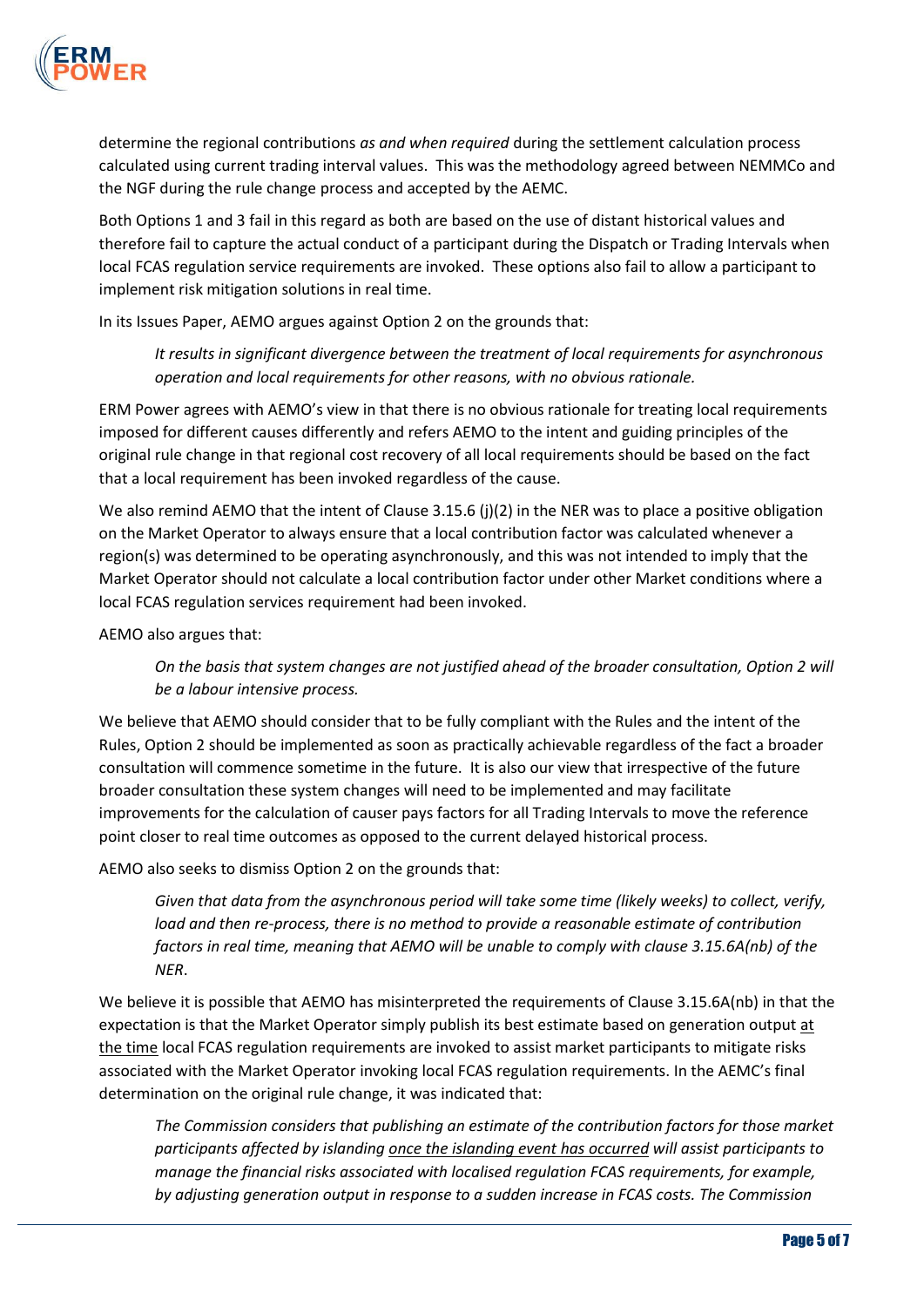

*understands that NEMMCO is able to determine approximate cost allocation factors for use in the dispatch timeframe for the duration of an islanding event and that the publication of these estimated factors would assist market participants to mitigate risks associated with regulation FCAS requirements. Clause 3.15.6A(nb) of the Rules to be made therefore requires NEMMCO to calculate and publish real time estimates of the contribution factors for market participants in a region that is operating asynchronously. vi*

Supporting this, AEMO is in constant receipt of 4 second SCADA data from all scheduled and semischeduled generating units, major loads and major load supply switchyards which is used in real time to ensure the system remains secure under credible operating conditions. We believe this data is also available to be processed to allow a reasonable estimate to be calculated *in real time* to satisfy the requirements of Clause 3.15.6A(nb) of the Rules.

Additionally, AEMO argues:

*Option 2 cannot be applied uniformly for all regions because it is impractical to treat Tasmania in the same way as regions that may be temporarily asynchronous. Tasmania is permanently asynchronous, but Basslink can transfer Regulation FCAS depending on operating conditions.*

We see no issue in this regard. As per the intent of the original rule change, whenever Basslink is unable to transfer FCAS regulation services between the Mainland and Tasmania and local FCAS regulation services requirements are invoked in Tasmania, the calculation for regional recovery of local FCAS regulation services requirements should be in accordance with the methodology outlined in Option 2 and not in accordance with AEMO's currently implemented methodology.

Finally, AEMO believes:

*There would be other occasions when the methodology simply could not be applied in practice because the asynchronous period is not long enough.*

As Option 2 is an ex post settlement adjustment on an *as and when* required basis we see no reason that regional cost recovery of local FCAS regulation services requirements could not be calculated even if AEMO were to invoke these requirements for a single Dispatch Interval.

## **Conclusion**

In summary, taking the intent and the guiding principles of the original rule change request and the arguments and considerations detailed within the AEMC's draft and final rule determinations as well as the Rules as written, ERM Power believes that the calculation methodology as detailed in Option 2 is the only fully Rules compliant option of the three options proposed.

The methodology calculates contribution factors based on a market participant's conduct at the time local FCAS regulation services requirements are invoked and allows participants to implement efficient risk mitigation solutions in real time in the event of high local FCAS regulating services prices. The methodology is in accordance with NEMMCo's stated preference during the original rule change request consultation upon which the rule proponent and the AEMC agreed to a compromise solution within the final rules. When implemented, Option 2 will meet the design concept of *as and when required* during the settlement calculation process using current trading interval values put forward by NEMMCo during the rule change process which was generally accepted at the time as the *most practical* methodology to be adopted by the Market.